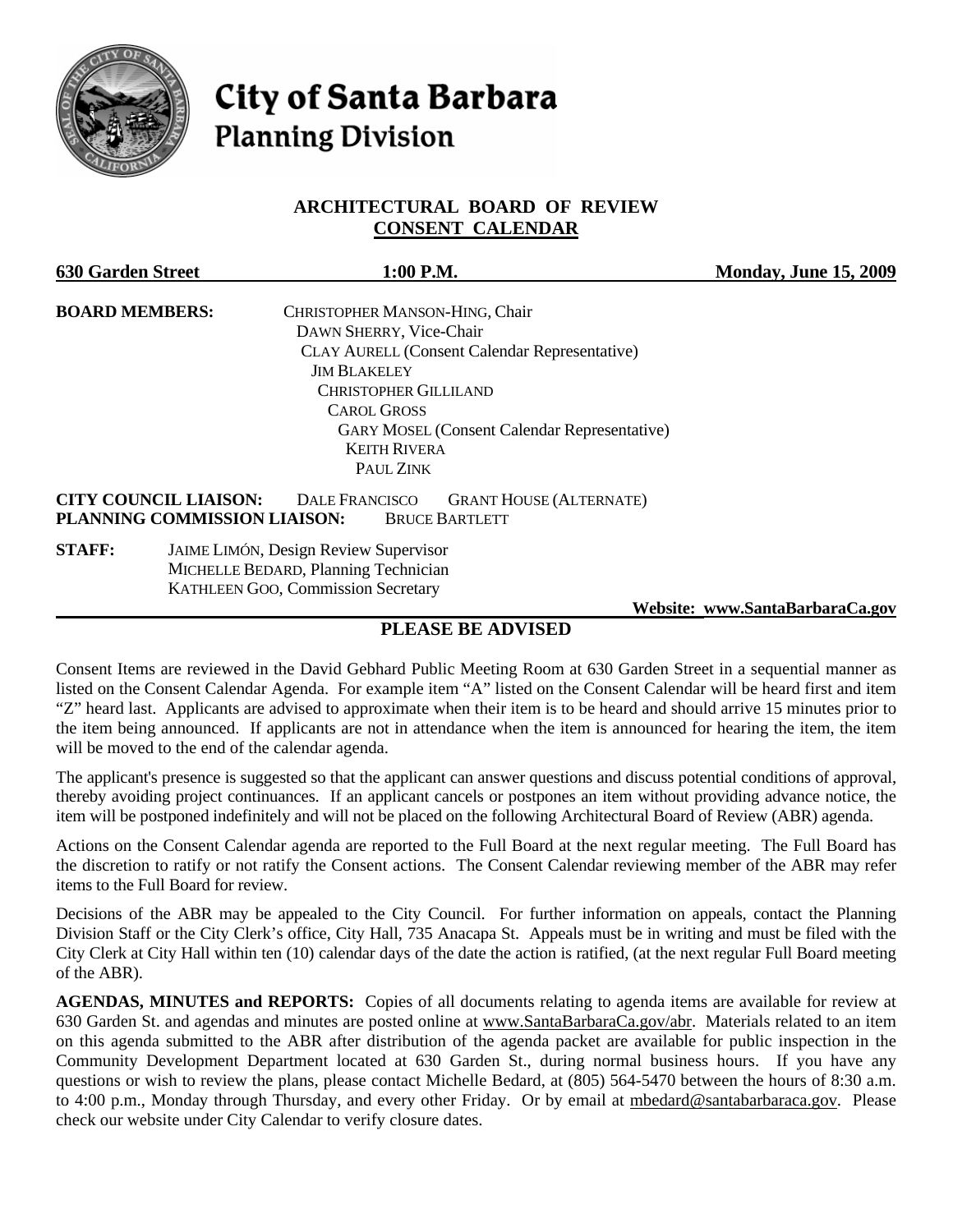**AMERICANS WITH DISABILITIES ACT:** In compliance with the Americans with Disabilities Act, if you need special assistance to gain access to, comment at, or participate in this meeting, please contact the Planning Division at 805-564-5470. If possible, notification at least 48 hours prior to the meeting will enable the City to make reasonable arrangements in most cases.

**POSTING:** That on Thursday, June 11, 2009 at 4:00 p.m., this Agenda was duly posted on the indoor and outdoor bulletin boards at the Community Development Department, 630 Garden Street, and online at [www.SantaBarbaraCa.gov/abr](http://www.santabarbaraca.gov/abr).

**PUBLIC COMMENT:** Any member of the public may address the Architectural Board of Review Consent Representative for up to two minutes on any subject within their jurisdiction that is not scheduled for a public discussion before the Board on that day.

# **REVIEW AFTER FINAL**

#### A. 533 W GUTIERREZ ST **R-4 Zone**

Assessor's Parcel Number: 037-222-003 Application Number: MST2004-00264 Owner: Gonzalez Family Trust Architect: Jose Esparza

(This is a revised project with original ABR approval on February 13, 2006. Proposal for a new second floor 552 square foot addition to Unit D of a five unit apartment complex. The project involves a first floor remodel area of 175 square feet to remove one downstairs bedroom and the addition of two bedrooms and two bathrooms on the second floor. The proposal changes the floor plan from a 2 bedroom, 851 square foot one-story unit, to a 3 bedroom 1,403 square foot two-story unit.)

**(Review After Final for elimination of a window, a new trash enclosure for Units B & C, on the east elevation, and three new doors at the rear of Unit A, B, and C, to access storage under the stairs.)** 

#### **FINAL REVIEW**

#### **B.** 100 ADAMS RD **A-F/SD-3 Zone**

Assessor's Parcel Number: 073-450-003 Application Number: MST2009-00146 Owner: City of Santa Barbara Contractor: Campbell Geo, Inc.

(Proposal for site remediation at the Goleta West Sanitary District Facility, on airport property, to extract and treat contaminated soil and ground water as required by the Santa Barbara County Fire Department. The proposal includes the installation of mechanical equipment to include two air compressors, a skid-mounted vacuum blower, two polyethylene fluid storage tanks, four activated carbon vessels, and associated conduit to be located at the rear of an existing cinder block masonry building. The proposal also includes a corrugated metal panel structure to shelter and protect the equipment. The project received Planning Commission Approval for a Coastal Development Permit on 6/4/09.)

**(Preliminary and Final Approval are requested. Project requires compliance with Planning Commission Resolution No. 018-09.)**